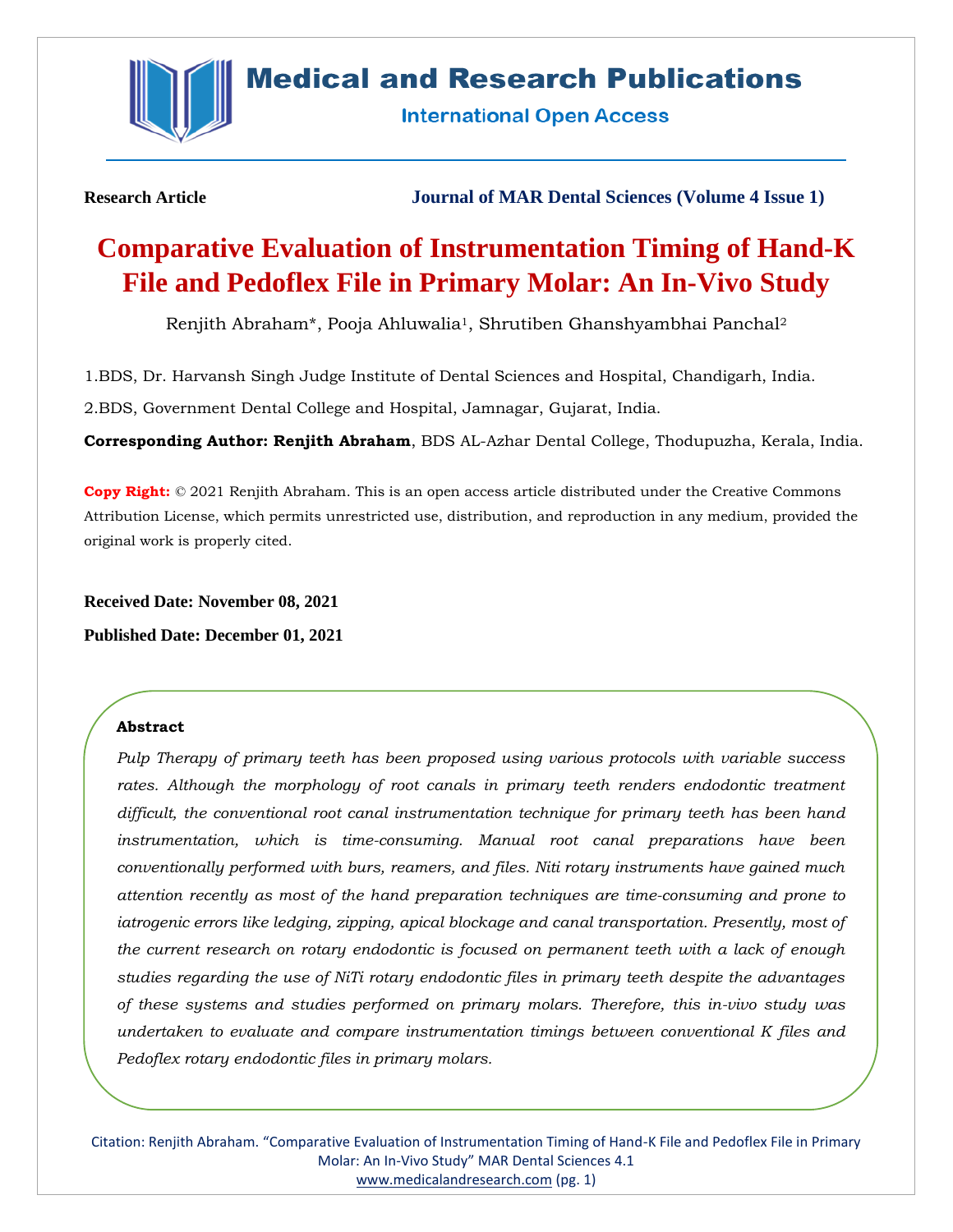# **Introduction**

The sustainment of the teeth present in primary dentition becomes of utmost importance till it goes through the process of physiological exfoliation as it aids in the following functions such as maintenance of the arch integrity, helping with adequate masticatory load-bearing forces, speech function, esthetics, and prevents the child from developing deleterious habits which may result in malocclusions. **(**1**)**

Primary tooth decay is restored normally using various restorative materials when caries encroach both enamel and dentin. **(**2**)** However, if there is pulpal involvement of caries associated with the primary teeth, it requires to be pulpally treated to resolve the pain and functional preservation of the teeth until it exfoliates physiologically. The preferable choice of treatment for primary teeth with pulpal infection is pulpectomy, in which the pulpal tissue is entirely removed, debridement and canal preparation, followed by obturation utilizing an appropriate resorbable material. **(**3,4**)**

Conventionally, hand files are used for cleaning and shaping and are time-consuming. The length of the appointment is strongly associated with the child's behavior. **(**5**)** Barr et al. was the first to use rotary NiTi files for primary root canal preparation. They reported that the use of NiTi files for root canal preparation in primary teeth was cost-effective, faster, and resulted in uniform and predictable fillings. **(**6**)** The designs and high flexibility of NiTi files allow instruments to closely follow the original root canal path, especially in curved canals and procedural errors such as ledges, over-instrumentation and apical transportation have been greatly reduced. **(**7**)** Introduction of these rotary instruments has made it easier for clinicians to perform root canal therapy without too much operator fatigue because it has been shown that shorter treatment times are required to complete the debridement procedure in the preparation of the canal walls. **(**8,9**)** Therefore, this in-vivo study was undertaken to evaluate and compare instrumentation timings conventional K files and Pedoflex rotary endodontic files in primary molars.

# **Methodology**

The study was carried out after obtaining permission from the Scientific and Ethics committee. Forty children between ages 4 and 8 were selected among the patients who visited OPD after fulfilling the selection criteria and obtaining written informed consent.

The selection of the children was based on the following criteria:

#### **Inclusion criteria:**

- 1. Children in the age group of 4-8 years
- 2. Patients exhibiting Frankl's behavior rating scale score of 3 and 4 i.e., positive (+) and positive  $(++)$

Citation: Renjith Abraham. "Comparative Evaluation of Instrumentation Timing of Hand-K File and Pedoflex File in Primary Molar: An In-Vivo Study" MAR Dental Sciences 4.1 [www.medicalandresearch.com](http://www.medicalandresearch.com/) (pg. 2)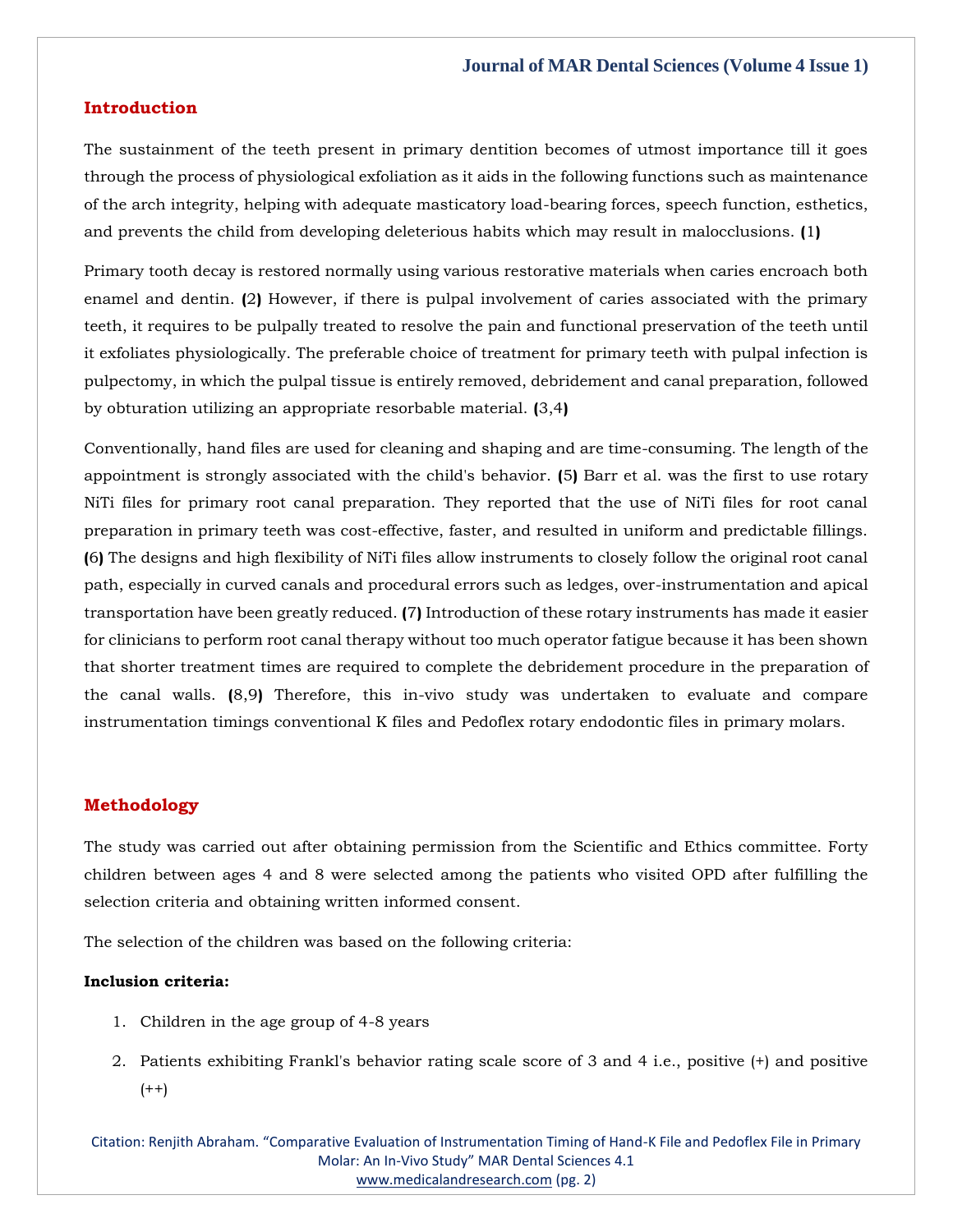# **Journal of MAR Dental Sciences (Volume 4 Issue 1)**

- 3. At least two-thirds of the remaining root length
- 4. Primary molar teeth with chronic irreversible pulpitis
- 5. Absence of internal or external pathologic root resorption
- 6. Presence of adequate coronal tooth structure to receive SS crown

#### **Exclusion criteria:**

- 1. Patients with a diagnosed systemic disease
- 2. Patients showing disruptive behavior during the procedure
- 3. Patients with nonrestorable teeth clinically, pulpal floor perforation, excessive mobility
- 4. Presence of frank dentoalveolar abscess or extra-oral swelling (presence of purulence in the canals)
- 5. Patients with more than one-third of pathologic root resorption.

Selected patients were randomly divided into two groups:

Group 1 - Manual instrumentation using K-files (Mani, Tochigi, Japan) (*n* = 20)

Group 2 - Rotary instrumentation using Pedoflex files (Neoendo) (*n* = 20)

All the procedures were done by a single operator. After confirmation of the diagnosis, local anesthesia was administrated using 2% lignocaine with 1:200,000 adrenaline. Coronal access cavity was prepared with 4 number round bur and refinement of the cavity was done with safe end bur. No.10 K (ISO) file was introduced into each root canal to determine the patency of the canal. The no.10 K file that was inserted in the root canal the tip of the file was visualized through the apex. The working length was established 1 mm short of this visualized length as suggested by Silva LA et al. **(**10**)**

The canal preparation was done using:

**Group 1 (Hand K file):** Hand instrumentation was carried out using hand K-file (Dentsply Maillefer, USA) up to no 35 K-file using quarter turn and pull motion.

**Group 2 (Pedoflex rotary file):** Pedoflex pediatric rotary files are introduced by Neoendo with length 16mm and taper 4% used according to manufacturer instructions.

Citation: Renjith Abraham. "Comparative Evaluation of Instrumentation Timing of Hand-K File and Pedoflex File in Primary Molar: An In-Vivo Study" MAR Dental Sciences 4.1 [www.medicalandresearch.com](http://www.medicalandresearch.com/) (pg. 3)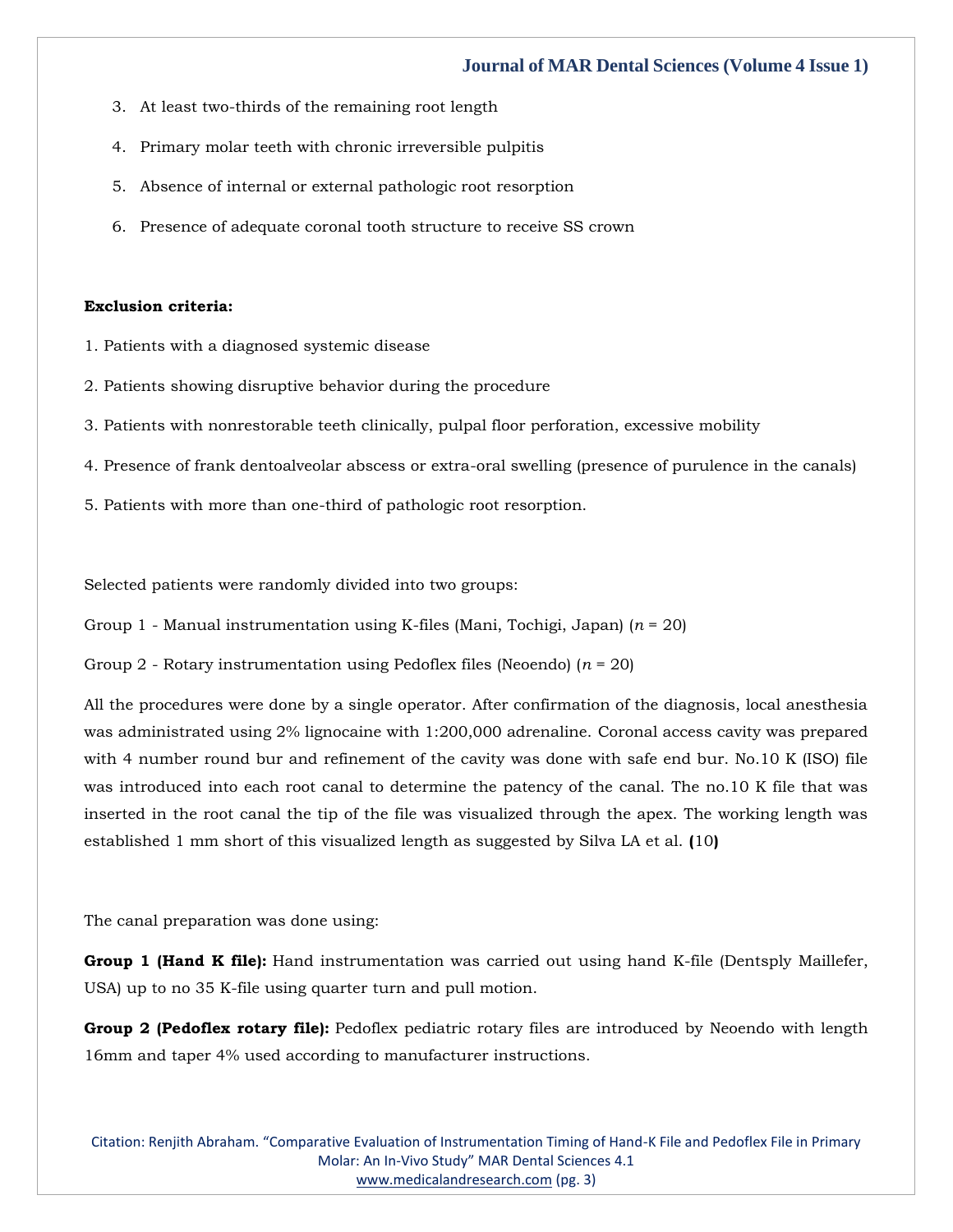## **Journal of MAR Dental Sciences (Volume 4 Issue 1)**

The total instrumentation time was measured using a digital stopwatch. The timer was started with the introduction of the first file and stopped at the final saline irrigation. The canals were then irrigated with saline and sodium hypochlorite and dried using sterile paper points. The obturation was done using a combination of calcium hydroxide and iodoform paste by gently pushing with cotton pellets. The glass ionomer cement was given as the post-obturation filling. The pulpectomy-treated teeth were restored with SS crowns either on the same day or in the next appointment. Data obtained was compiled, tabulated, and subjected to statistical analysis. The consistency and reliability of evaluators were assessed using kappa statistics.

# **Result**

The mean time taken for biomechanical preparation (in minutes and seconds) was significantly more among the Hand K file group  $(6.21 \pm 1.45 \text{ min})$  in comparison to the Pedoflex group  $(3.747 \pm 1.01 \text{ min})$ . Hence, the Pedoflex group took significantly less time for canal preparation as compared to the Hand K filegroup.

#### **Discussion**

The present study was planned for comparative evaluation of manual Hand K file and rotary Pedoflex file techniques of root canal instrumentation in primary molars. A significant reduction in instrumentation time for primary molars was found in the present study with the rotary Pedoflex file.

This finding is consistent with the results of Romero et al. (2011) and Makarem et al. (2014) Morankar R et al. (2018) who too reported a significant decrease in mean instrumentation time. Decreased instrumentation time reduces the patient's and dentist's fatigue, thereby allowing a faster, safer and quality procedure.

# **Conclusion**

From the results of the present study it can be concluded that the rotary Pedoflex file technique required significantly less time for instrumentation of root canals in primary molars compared to the Hand K file.

# **References**

1. [Jindal L, Bhat N, Mehta S, Bansal S, Sharma S, Kumar A.](https://www.google.com/search?q=Rotary+endodontics+in+pediatric+dentistry%3A+Literature+review&oq=Rotary+endodontics+in+pediatric+dentistry%3A+Literature+review&aqs=chrome..69i57.2624j0j7&sourceid=chrome&ie=UTF-8) "Rotary endodontics in pediatric dentistry: Literature review"[. Int J Health Biol Sci 2020;3:9-13.](https://www.google.com/search?q=Rotary+endodontics+in+pediatric+dentistry%3A+Literature+review&oq=Rotary+endodontics+in+pediatric+dentistry%3A+Literature+review&aqs=chrome..69i57.2624j0j7&sourceid=chrome&ie=UTF-8)

Citation: Renjith Abraham. "Comparative Evaluation of Instrumentation Timing of Hand-K File and Pedoflex File in Primary Molar: An In-Vivo Study" MAR Dental Sciences 4.1 [www.medicalandresearch.com](http://www.medicalandresearch.com/) (pg. 4)